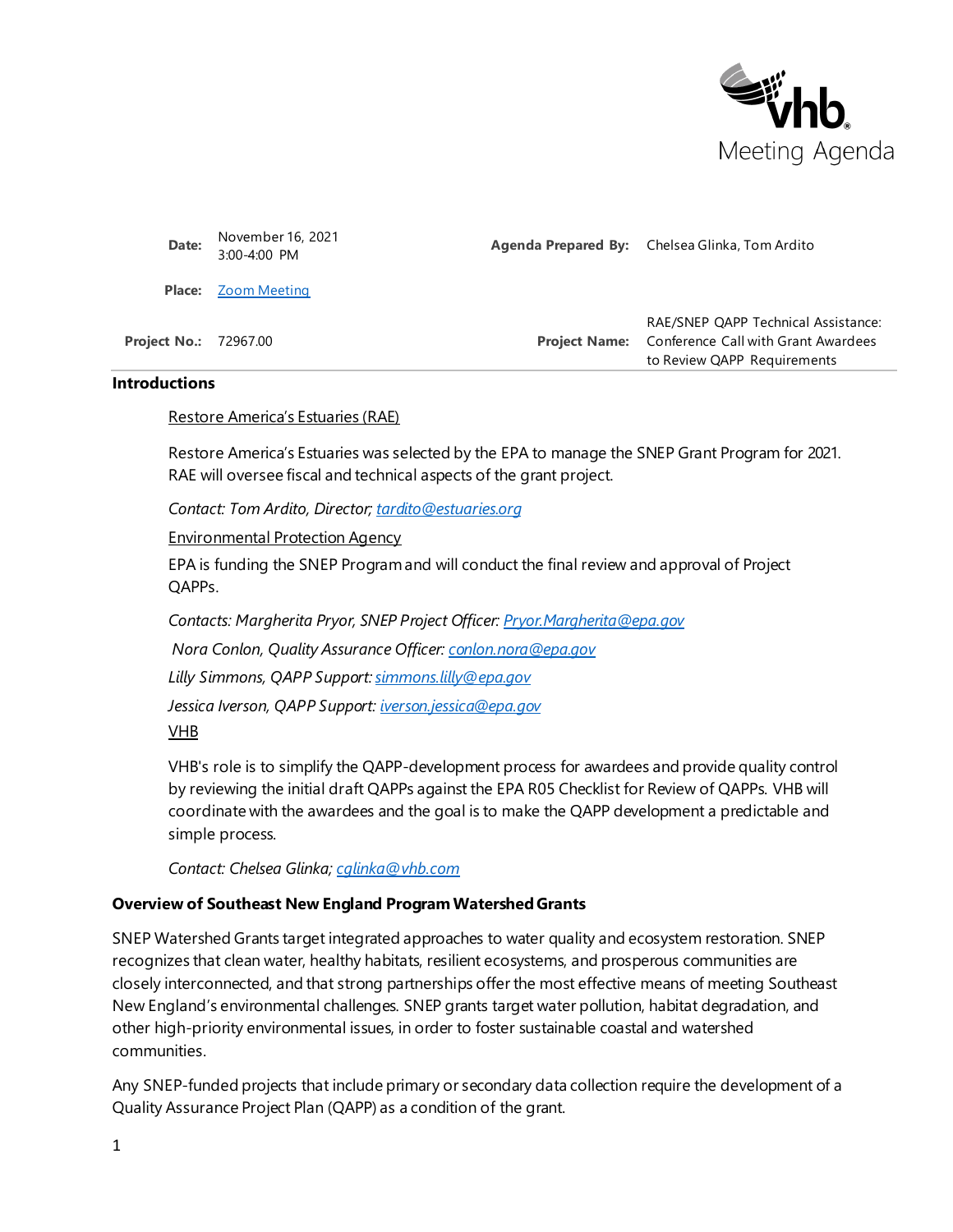

# **What is a QAPP?**

A QAPP is a document that describes:

- *Why* you are conducting the proposed project; briefly provide project background and issue(s) to be addressed;
- *How* you will address the issues outlined above. The Project should be broken down into specific tasks;
- *Who* is involved in the project; List project partner organizations and describe the specific roles of everyone involved in the project.
	- o For the first three items, refer to your proposal
- Document how quality assurance and quality control will be applied to data collection and assessment to assure that the results obtained are of the type and quality needed and expected. Think about the steps that will be necessary for you to have confidence in the outcome of the project when it is completed (e.g. comparisons between before and after; maintenance and calibration of instruments, etc.)

The success of the project relies heavily on the quality of data (both primary and secondary) collected to inform the project. Any decisions, assessments, or actions that occur as a result of the project should be based on data with established QA/QC criteria.

Importantly, a QAPP is the first task that should be completed as part of your project. The QAPP essentially is the project "blueprint" that lays out how the project will be completed and should be referenced when addressing QA/QC issues, should they arise. QAPPs are meant to be "working documents" that are to be updated if new QAPP-worthy project components are added.

## **Why is a QAPP needed?**

EPA policy is based on the national consensus standard, ANSI/ASQC E4-1994, *Specifications and Guidelines for Environmental Data Collection and Environmental Technology Programs*. Part B of this standard, *Collection and Evaluation of Environmental Data,* necessitates the development of projectspecific QAPPs. Non-EPA organizations funded by the EPA via Assistance Agreement Programs (AAP) to carry out environmental data collection are required to develop a QAPP per 40 CFR 30, 31, and 35. The Southeast New England Watershed Grant Program (SNEP) is an AAP, therefore a QAPP is required as a condition of the funding.

## **What type of project requires a QAPP?**

A QAPP is needed for any project that involves data collection and/or interpretation with a quantifiable element. This applies to projects that include:

1) Primary data collection: environmental data that is collected for the exclusive purpose of the proposed project such as water quality sampling, soil sampling, and any other direct field measurements; and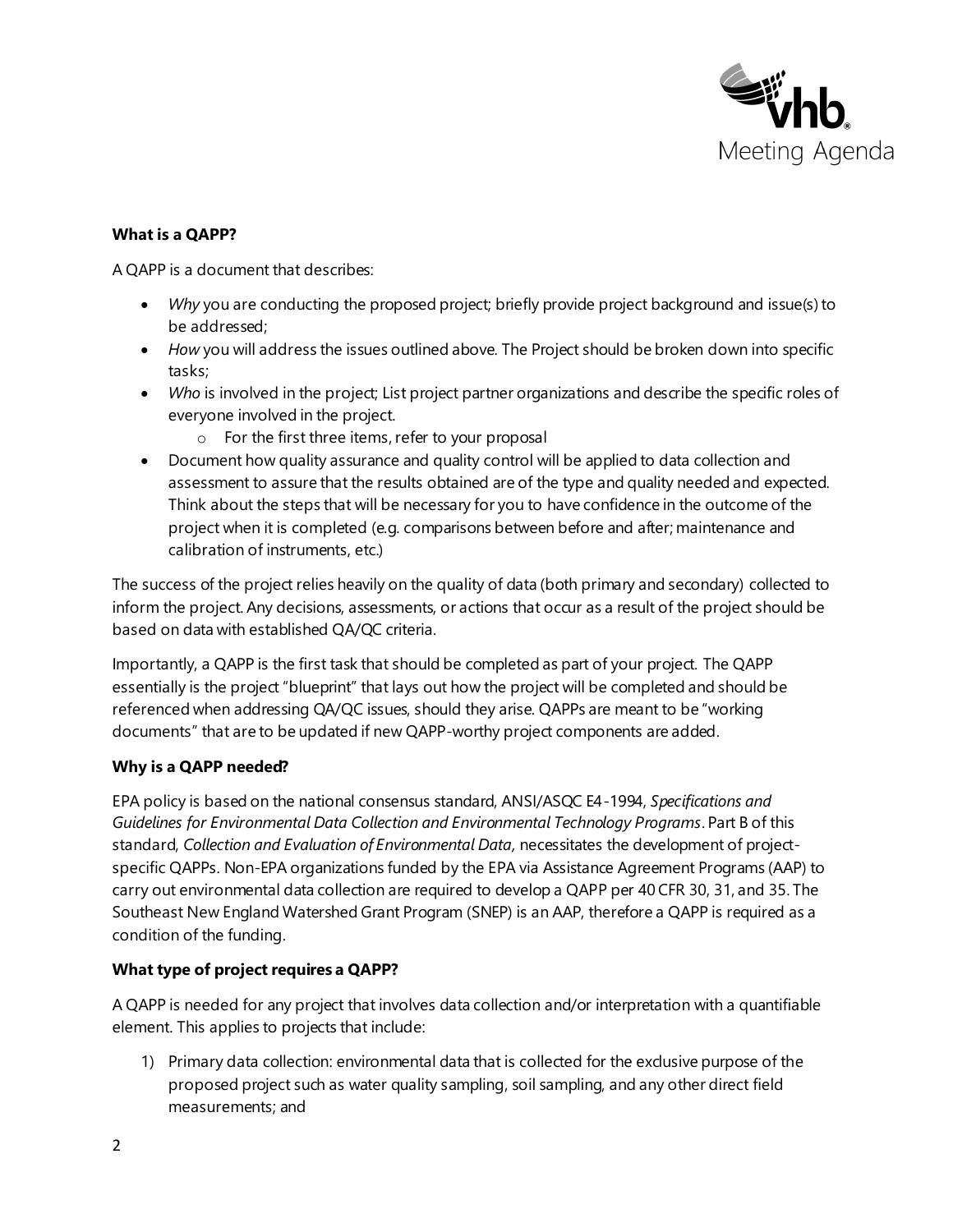

2) Secondary data collection: any project that will collect, compile, interpret, and/or otherwise use existing datasets for purposes other than which they were originally collected will need to develop a secondary data QAPP. This is necessary to establish data acceptability criteria and to identify limitations of existing data sets. If your project will use secondary data, then refer to the Secondary Data QAPP template. This QAPP template is based on the "basic/primary" QAPP template but has omitted sections that not relevant to the secondary data use (e.g. sampling methods and analytical methods from Section B).

### **How should a QAPP be structured?**

Depending on the project, one or more of the following QAPP templates will apply:

- Basic/Primary Data Collection Template: This template follows the EPA requirements for QAPPs [EPA QA/R-5 \(March 2001\)](https://www.epa.gov/sites/production/files/2016-06/documents/r5-final_0.pdf)
- Secondary Data Collection Template: This template follows EPA New England QAPP Guidance for [Environmental Projects Using Existing \(Secondary\) Data, Revision 2 \(October 2009\)](https://www.epa.gov/sites/production/files/2015-06/documents/EPANESecondaryDataGuidance.pdf)
- Modeling Template: This is meant for projects that will be developing a new model. The modeling template is based o[n EPA Guidance for QAPPs for Modeling EPA QA/G-5M \(2002\).](https://www.epa.gov/sites/production/files/2015-06/documents/g5m-final.pdf) Projects that propose to use established models will use the Secondary Data Collection Template and should address why the model was selected, how the inputs were chosen, and how the outputs will be evaluated.

These reference documents and templates are included within the SharePoint contents (will follow up with a link to this is a separate email).

If a project spans several tasks you may incorporate them all into one comprehensive  $QAPP<sup>1</sup>$  or break them up into smaller task-specific QAPPs. The latter may be appropriate when tasks need to be prioritized according to projected timelines (e.g. projects that will require baseline sampling first).

#### **Can I use existing QAPPs?**

If a project has an existing QAPP (approved within the last five years)<sup>2</sup> and there have been very minor changes (e.g. funding, schedule) then an amendment to the existing QAPP is acceptable. Reference the RFA number of the existing QAPP that is being amended. If a project has an existing QAPP (approved within the last five years) and there are more extensive changes to the project (such as new team members, project locations, new tasks) then a new QAPP should be developed because it is preferable to have all project updates in one comprehensive document.

<sup>&</sup>lt;sup>1</sup> Projects that include both primary and secondary data collection may be combined into one QAPP under the Primary QAPP template.

<sup>&</sup>lt;sup>2</sup> Generally speaking, QAPPs are approved for up to 5 years or the life of the project (so it can be a shorter time span if the Project is completed in under 5 years).